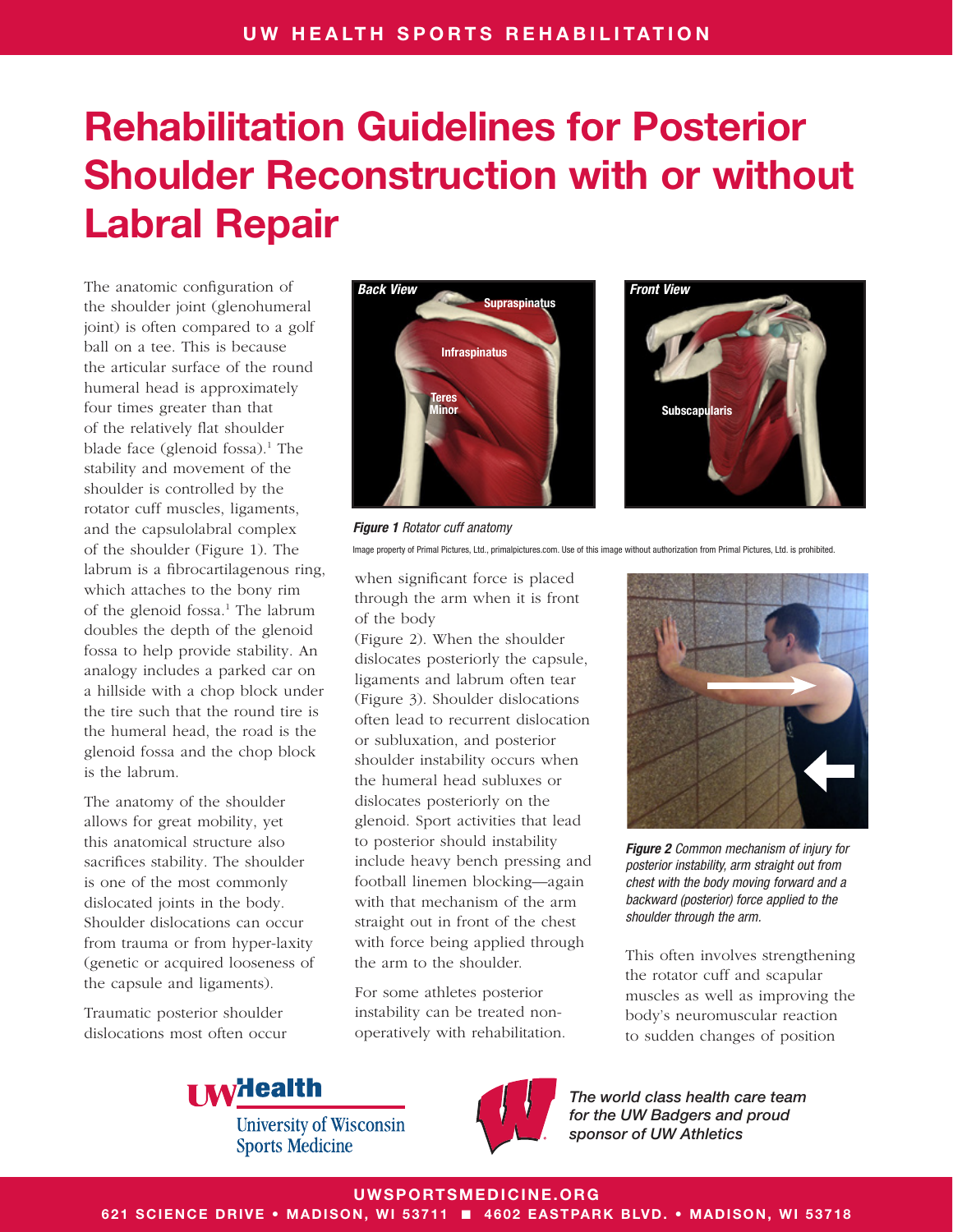or movement. Altering sportspecific techniques also is used in combination with rehabilitation. When these approaches are unsuccessful and posterior instability continues, the athlete may be left with the option of changing sports or having surgery. Surgical correction for posterior instability consists of capsulolabral repair and addressing the labral injury. This may mean debriding or removing frayed portions of the labrum or repairing tears with suture materials (Figure 4).

After surgery, rehabilitation plays

a crucial role in maximizing the individual's functional outcome. In the early phases of rehabilitation after surgery it is necessary to protect the surgical repair to allow healing. This is done by allowing the patient to only move the shoulder in to certain ranges of motion and wear a sling most of the time that they are not doing rehabilitation exercises. The range of motion restrictions are outlined in Phase I. The rehabilitation guidelines are presented in a criterion based progression. General time frames are given for reference to the average, but

individual patients will progress at different rates depending on their age, associated injuries, preinjury health status, rehabilitation compliance and injury severity. Specific time frames, restrictions and precautions may also be given to protect healing tissues and the surgical repair/reconstruction.



*Figure 3 Posterior labral tear Figure 4 Posterior labral repair*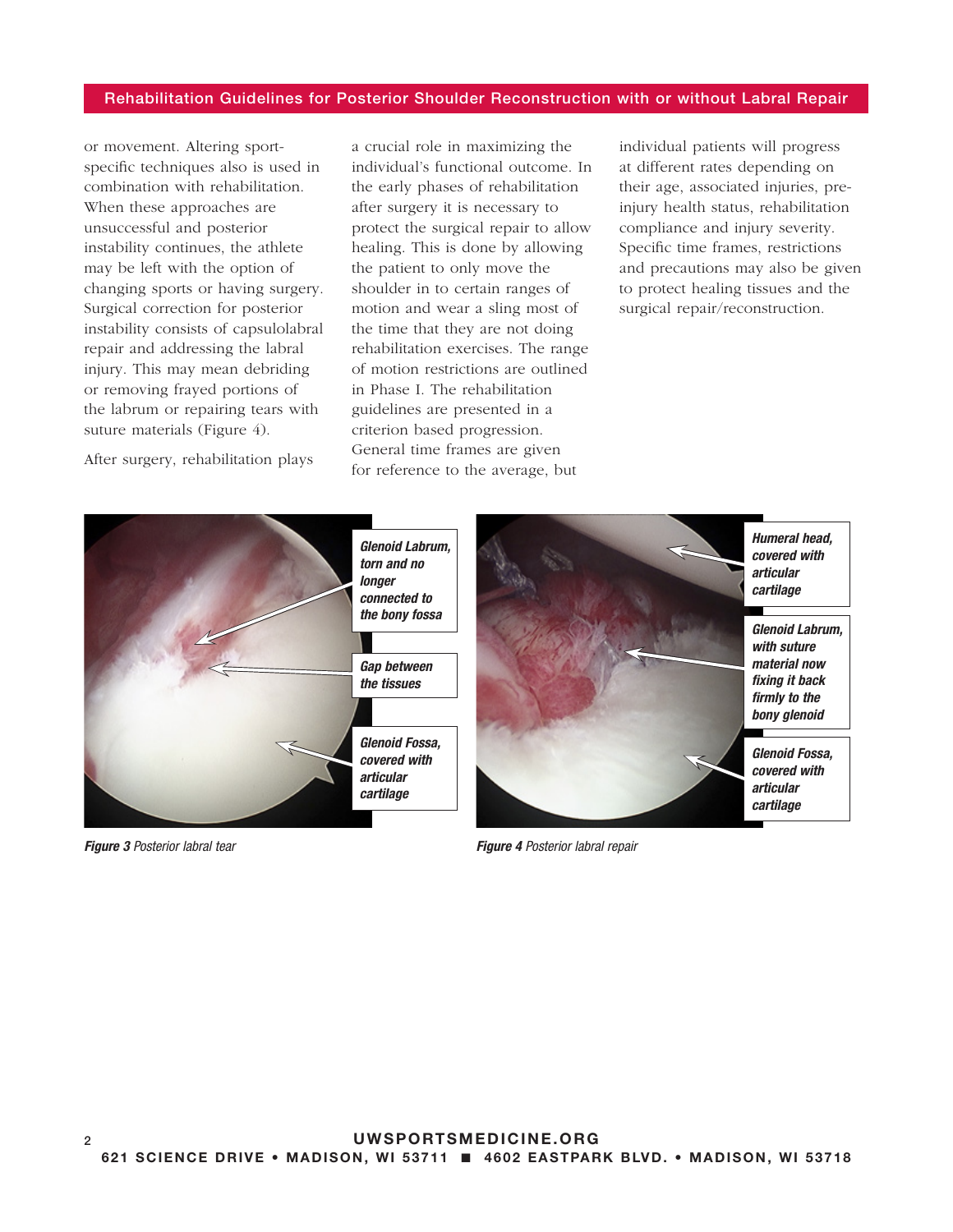| <b>Appointments</b>                      | • Rehabilitation appointments begin at 7-14 days after surgery                                                                                                                                                                                                                                                                                                                                                                                                                                                               |
|------------------------------------------|------------------------------------------------------------------------------------------------------------------------------------------------------------------------------------------------------------------------------------------------------------------------------------------------------------------------------------------------------------------------------------------------------------------------------------------------------------------------------------------------------------------------------|
| <b>Rehabilitation Goals</b>              | • Protection of the post-surgical shoulder<br>• Activation of the stabilizing muscles of the gleno-humeral and scapulo-thoracic<br>ioints<br>• Maintain range of motion (ROM) at the elbow and wrist                                                                                                                                                                                                                                                                                                                         |
| <b>Precautions</b>                       | • Sling immobilization required for soft tissue healing for 6 weeks after surgery;<br>remove the sling during post-operative week 6 in safe environments and<br>discontinue 6 weeks after surgery<br>• Hypersensitivity in axillary nerve distribution is a common occurrence<br>• No shoulder internal rotation past neutral for 6 weeks after surgery and no shoulder<br>internal rotation with abduction for 8 weeks after surgery to protect repaired tissues                                                            |
| <b>Suggested Therapeutic</b><br>Exercise | • Begin at post-operative week 3, including sub-maximal shoulder isometrics for<br>shoulder internal rotation and external rotation; flexion and extension; abduction<br>and adduction<br>• Passive ROM for shoulder elevation in the sagittal and frontal plane as well as<br>shoulder external rotation to 40° in neutral<br>• Hand gripping<br>• Elbow, forearm, and wrist Active ROM<br>• Cervical spine and scapular Active ROM<br>• Desensitization techniques for axillary nerve distribution<br>• Postural exercises |
| <b>Cardiovascular Exercise</b>           | • Walking and stationary bike with the sling on; avoid running and jumping due to the<br>distractive forces that can occur at landing<br>• No treadmill                                                                                                                                                                                                                                                                                                                                                                      |
| <b>Progression Criteria</b>              | • 3 weeks post-operative                                                                                                                                                                                                                                                                                                                                                                                                                                                                                                     |

## PHASE I (surgery to 3 weeks after surgery)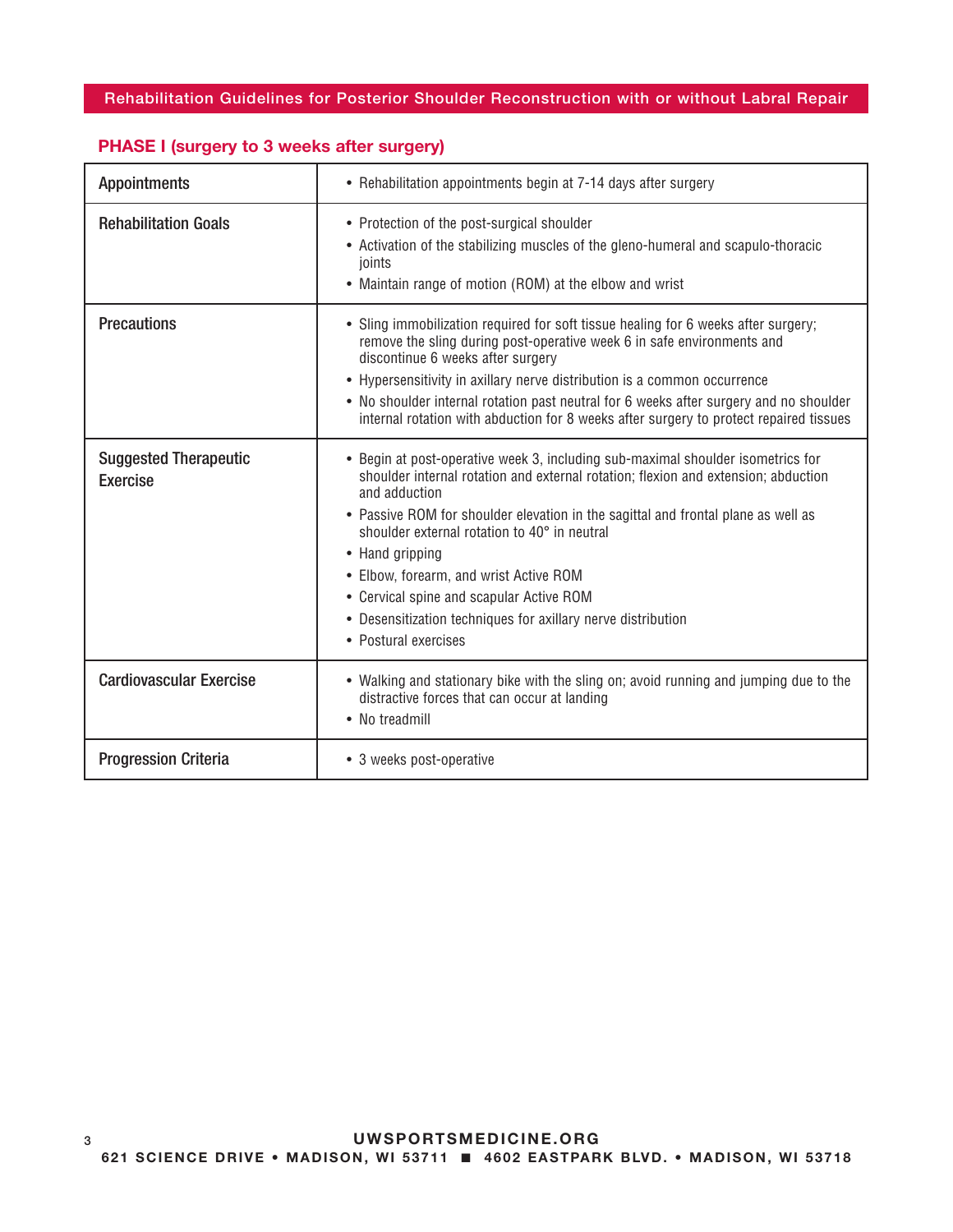| <b>Appointments</b>                             | • Rehabilitation appointments are 1-2 times per week                                                                                                                                                                                                                                                                                                                                                                                                                                                                                                                         |
|-------------------------------------------------|------------------------------------------------------------------------------------------------------------------------------------------------------------------------------------------------------------------------------------------------------------------------------------------------------------------------------------------------------------------------------------------------------------------------------------------------------------------------------------------------------------------------------------------------------------------------------|
| <b>Rehabilitation Goals</b>                     | • Full Active ROM in all cardinal planes, except shoulder internal rotation<br>• Progress shoulder internal rotation ROM gradually to prevent overstressing the<br>repaired posterior tissues of the shoulder<br>• Strengthen shoulder and scapular stabilizers in protected position (0°-45° shoulder<br>abduction)<br>• Begin proprioceptive and dynamic neuromuscular control retraining, making sure to<br>avoid closed chain exercises due to stress to posterior repair                                                                                                |
| <b>Precautions</b>                              | • Sling immobilization required for soft tissue healing for 6 weeks after surgery<br>Remove sling during the post-operative week 6 in safe environments and<br>discontinue after 6 weeks after surgery<br>• Hypersensitivity in axillary nerve distribution is a common occurrence<br>• No shoulder internal rotation past neutral for 6 weeks after surgery and no shoulder<br>internal rotation with abduction for 8 weeks after surgery to protect repaired tissues<br>• Avoid passive and forceful movements into shoulder internal rotation and horizontal<br>adduction |
| <b>Suggested Therapeutic</b><br><b>Exercise</b> | • Active assistive and active ROM in all cardinal planes, making sure to assess<br>scapular rhythm and respect shoulder internal rotation ROM guidelines<br>• Rotator cuff strengthening in non-provocative positions (0° - 45° shoulder<br>abduction)<br>• Scapular strengthening and dynamic neuromuscular control<br>• Cervical spine and scapular active ROM<br>• Postural exercises<br>• Core strengthening                                                                                                                                                             |
| <b>Cardiovascular Exercise</b>                  | • Walking, stationary bike, Stairmaster<br>• No swimming or treadmill<br>• Avoid running and jumping until the athlete is at least 8 weeks after surgery and has<br>full rotator cuff strength in a neutral position due to the distractive forces that can<br>occur at landing                                                                                                                                                                                                                                                                                              |
| <b>Progression Criteria</b>                     | • Full Active ROM, except shoulder internal rotation<br>• Normal (5/5) shoulder internal rotation and external rotation strength at 45°<br>shoulder abduction                                                                                                                                                                                                                                                                                                                                                                                                                |

## PHASE II (begin after meeting Phase I criteria, usually 3-8 weeks after surgery)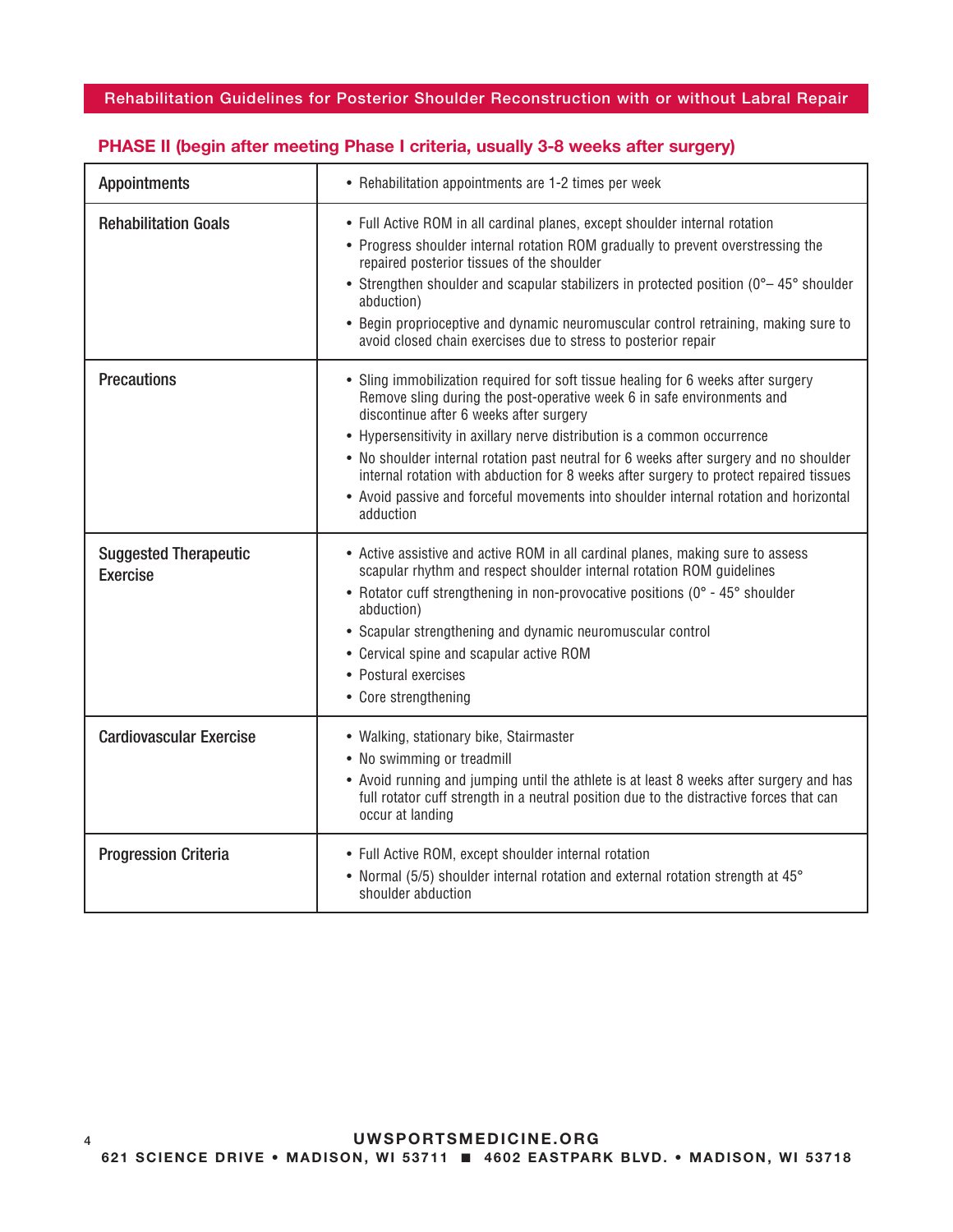| <b>Appointments</b>                             | • Rehabilitation appointments are once every 2-3 weeks                                                                                                                                                                                                                                                                                                                                                                                                                                                                                                                                                                                                                                                                                                            |
|-------------------------------------------------|-------------------------------------------------------------------------------------------------------------------------------------------------------------------------------------------------------------------------------------------------------------------------------------------------------------------------------------------------------------------------------------------------------------------------------------------------------------------------------------------------------------------------------------------------------------------------------------------------------------------------------------------------------------------------------------------------------------------------------------------------------------------|
| <b>Rehabilitation Goals</b>                     | • Full shoulder active ROM in all cardinal planes with normal scapulo-humeral<br>movement<br>• Normal (5/5) rotator cuff strength at 90° shoulder abduction in the scapular plane<br>• Normal (5/5) peri-scapular strength                                                                                                                                                                                                                                                                                                                                                                                                                                                                                                                                        |
| <b>Precautions</b>                              | • Avoid posterior pain with activity and rehabilitation; post-activity soreness should be<br>mild and subside within 24 hours<br>• All exercises and activities remain non-provocative and low to medium velocity<br>• Avoid activities where there is a higher risk for falling or outside forces to be applied<br>to the arm<br>• No swimming, throwing or sports                                                                                                                                                                                                                                                                                                                                                                                               |
| <b>Suggested Therapeutic</b><br><b>Exercise</b> | <b>Motion</b><br>• No restrictions for shoulder internal rotation, which may be normalized to the other<br>side gradually and with appropriate end feel; keep in mind that regaining internal<br>rotation should be done gradually through active ROM and with appropriate joint<br>position and stability<br><b>Strength and Stabilization</b><br>• Shoulder flexion in prone; horizontal abduction in prone; full can exercise; D1 and<br>D2 diagonals in standing without exceeding 90° shoulder abduction<br>• Resistive tubing, cable column, and dumbbell exercise with light resistance and high<br>repetitions with shoulder internal rotation and external rotation performed with the<br>shoulder not exceeding 90° of shoulder abduction; rowing is ok |
| <b>Cardiovascular Exercise</b>                  | • Walking, biking, and Stairmaster are ok if Phase II criteria has been met<br>• No swimming and no running                                                                                                                                                                                                                                                                                                                                                                                                                                                                                                                                                                                                                                                       |
| <b>Progression Criteria</b>                     | • Patient may progress to Phase IV if they have met the above stated goals and are at<br>least 12 weeks post-surgery                                                                                                                                                                                                                                                                                                                                                                                                                                                                                                                                                                                                                                              |

#### PHASE III (begin after meeting Phase II criteria, usually 8 weeks after surgery)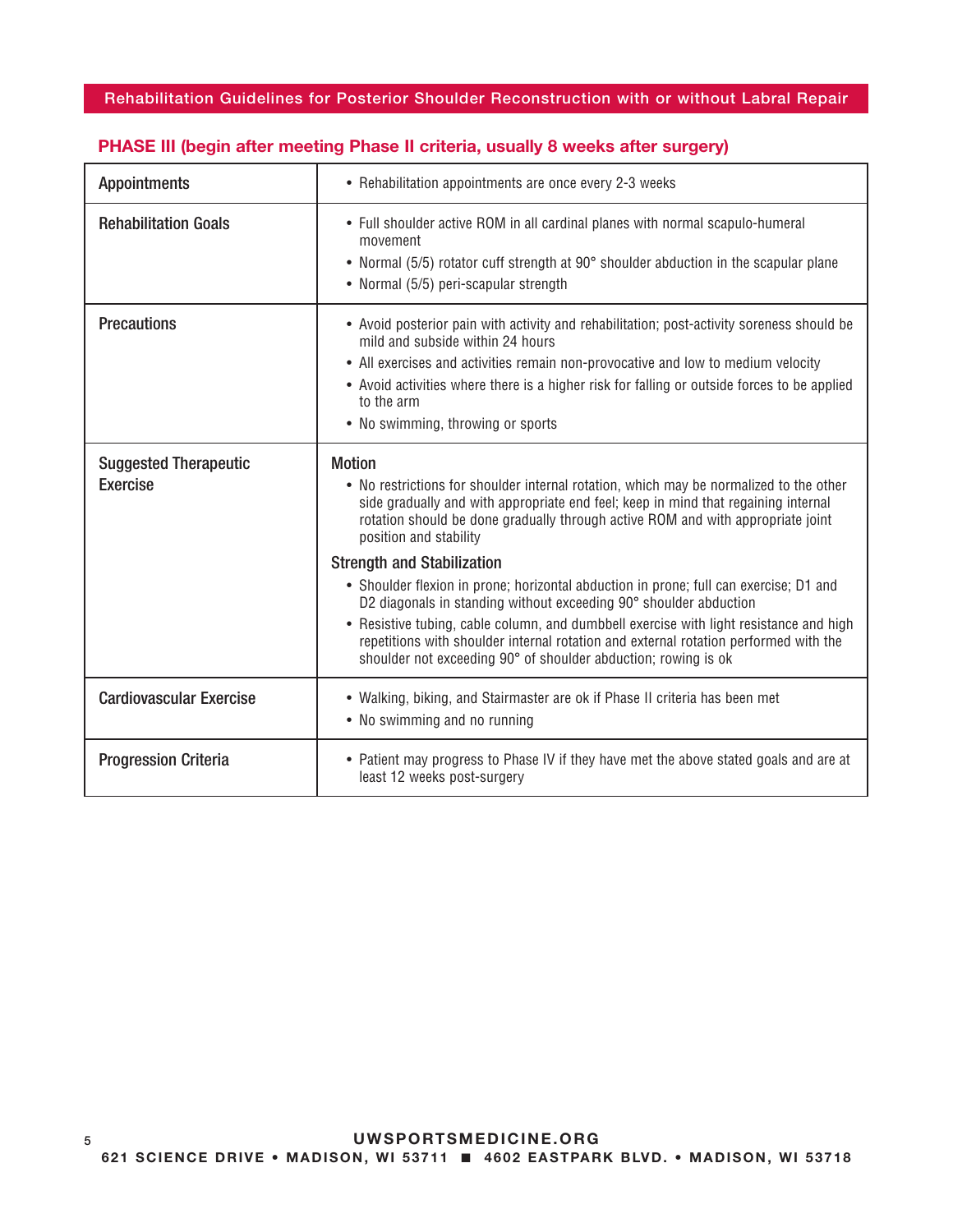| <b>Appointments</b>                             | • Rehabilitation are once every 2-4 weeks                                                                                                                                                                                                                                                                                                                                                                                                                                                                                                                                                                                                                                                                                                                                                                                                          |
|-------------------------------------------------|----------------------------------------------------------------------------------------------------------------------------------------------------------------------------------------------------------------------------------------------------------------------------------------------------------------------------------------------------------------------------------------------------------------------------------------------------------------------------------------------------------------------------------------------------------------------------------------------------------------------------------------------------------------------------------------------------------------------------------------------------------------------------------------------------------------------------------------------------|
| <b>Rehabilitation Goals</b>                     | • Patient to demonstrate shoulder stability with higher velocity movements and<br>change of direction movements<br>• Normal (5/5) rotator cuff strength with multiple repetition testing at 90° of shoulder<br>abduction in the scapular plane<br>• Full multi-plane Active ROM                                                                                                                                                                                                                                                                                                                                                                                                                                                                                                                                                                    |
| <b>Precautions</b>                              | • Avoid posterior shoulder pain with activity and rehabilitation; post-activity soreness<br>should be mild and subside within 24 hours<br>• Progress gradually into provocative exercises by beginning with low velocity, known<br>movement patterns<br>• Progress gradually into closed chain exercises focusing on ability to control<br>posterior forces                                                                                                                                                                                                                                                                                                                                                                                                                                                                                        |
| <b>Suggested Therapeutic</b><br><b>Exercise</b> | <b>Strength and Stabilization</b><br>• Dumbbell and medicine ball exercises that incorporate trunk rotation and control<br>with rotator cuff strengthening at 90° of shoulder abduction; begin working towards<br>more functional activities by emphasizing core and hip strength and control with<br>shoulder exercises<br>• Resistive tubing, cable column, and dumbbell exercises with shoulder internal<br>rotation and external rotation in 90° of shoulder abduction; rowing is ok<br>• Balance board in push-up position (with RS); prone swiss ball; walk-outs; rapid<br>alternating movements in supine D2 diagonal; closed kinetic chain stabilization with<br>narrow base of support<br>• Begin education in sport specific biomechanics with very gradual and progressive<br>program for throwing, swimming or overhead racquet sports |
| <b>Cardiovascular Exercise</b>                  | • Walking, biking, stairmaster and running are ok if the patient has met all<br>Phase III criteria<br>• No swimming                                                                                                                                                                                                                                                                                                                                                                                                                                                                                                                                                                                                                                                                                                                                |
| <b>Progression Criteria</b>                     | • Patient may progress to Phase V if they have met the above stated goals and have<br>no shoulder apprehension or impingement signs                                                                                                                                                                                                                                                                                                                                                                                                                                                                                                                                                                                                                                                                                                                |

## PHASE IV (begin after meeting Phase III criteria, about 12 weeks after surgery)